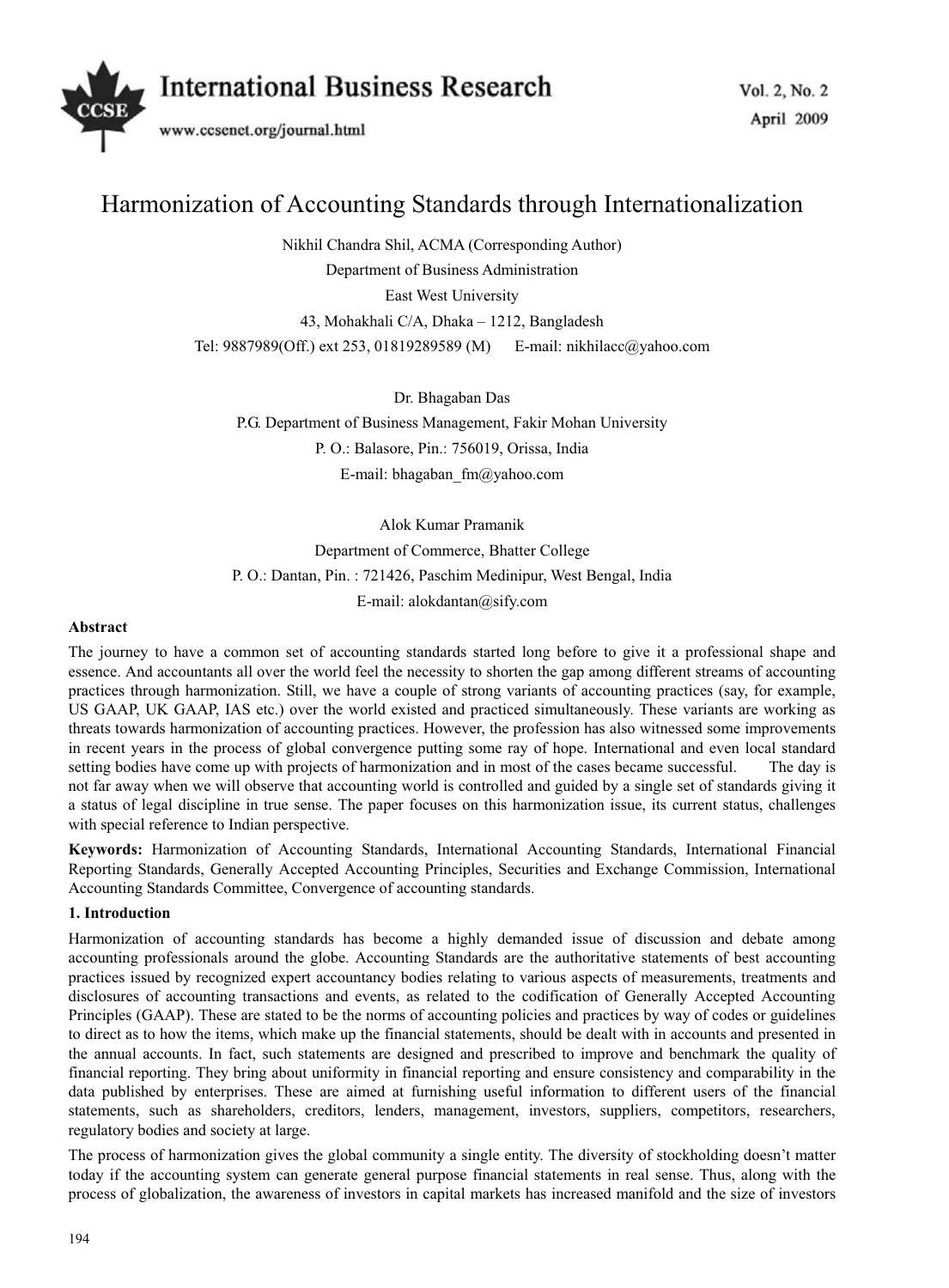is multiplying. Foreign institution investors (FIIs) are investing in significant volume globally, as also are several Indian companies through GDRs (Global Depository Receipts) and ADRs (American Depository Receipts). Hence, the need for harmonization of accounting standards has been strongly advocated globally in order to faster the economic decision-making process. Accounting has already bagged the status of the' language of the business' that requires reporting of the affairs in a commonly understandable way. At the World Bank Conference held in 1999, Jules W. Muis aptly states "….power to control the language of business is important. Standard setters will come ahead as the world grows smaller, and economic independence is no longer an option but a reality. So it happens that today a good observer can see the preparations of battle for the control of the international language of business slowly unfolds…"

In this context, the statement of Harvey Pitt, US SEC Chairman at SEC Conference, (2002) is worth mentioning, "High quality global accounting standards are needed to improve the ability of investors to make informed financial decisions. Companies must keep pace with this progress in order to promote and protect their business credibility in the international market place."

It is for this reason that the convergence of accounting standards is so important. The process of convergence is accepted as the key factor to implement a single set of accounting standards across the globe. The paper follows a scholarly search approach to discuss the recent status of harmonization in accounting practices.

# **2. Objectives**

The objectives of current study are very straight forward. The very basic issue is to explain the need of harmonization in practices. Later on, it focuses on the regulatory authorities who are working actively to bring the convergence into practice. The paper also presents the success stories in the process of harmonization with the challenges ahead. Indian status has been addressed separately to report the situation of a developing county.

## **3. Rationales of Harmonization of Accounting Standards**

To allow the gains from the global economy to be fully realized, it is argued that accounting policy should be standardized among nations. This "harmonization" of accounting standards will help the world economy in the following ways: by facilitating international transactions and minimizing exchange costs by providing increasingly "perfect" information; by standardizing information to world-wide economic policy-makers; by improving financial markets information; and by improving government accountability. However, some specific points are presented below addressing the rationality of harmonization.

A harmonization of accounting policy would help provide a "level playing field" globally. Regulators and auditors will be receiving the same information, facilitating the evaluation process. In the absence of free trade, international accounting standards will allow nations' tariffs, quotas and other trade restraint mechanisms to be more accurate and less risky for those engaged in trade. Investors and managers will be able to make more valuable decisions. World resources will be better managed and allocated.

The recent expansion of international capital markets and availability of instantaneous global communication have placed on accounting the onus to provide useful and comparable information across international boarders (Rivera, 1989). On many stock exchanges, currently, foreign listings are a large percentage of total listings (http://www.fibv.com). As per ICAI estimates, 20% of total listing on New York Stock Exchange (NYSE) is of foreign origin. In case of London Stock Exchange, this is 16% and in Luxembourg, the percentage is 82%. On 12 March 2002, the European Parliament voted overwhelmingly in favor of the EU Commission's proposal that all EU listed companies must follow standards issued by the International Accounting Standards Board (IASB) in their consolidated financial statements starting no later than 2005. Over 7,000 EU listed companies are directly affected by this proposal (Samir, 2003).

The rapid growth of international trade and internationalization of firms, the developments of new communication technologies, and the emergence of international competitive forces is perturbing the financial environment largely. Under this global business scenario, the residents of the business community are badly in need of a common accounting language that should be spoken by all of them across the globe. A financial reporting system of global standard is a prerequisite for attracting foreign as well as present and prospective investors at home alike that should be achieved through convergence of accounting standards (Hati and Rakshit, 2002). ICAI president K. S. Vikamsey (2001) is of opinion that 'People who invest overseas naturally want to be able to keep track of the financial health of the securities issuers. Convergence of accounting standards is the only means to achieve this. Only by talking the same language one can understand each other across borders.'

With the absence of harmonization in accounting standards the additional cost of financial reporting along with the difficulties that multinational groups faces in the manner in which they undertake transactions becomes critical. It is quite possible for a transaction to give rise to a profit under one accounting standard, whereas it may require a deferral under another standard. Thus, multinationals working in both the US and the UK face a good deal of trouble to prepare consolidated financial statements. When a multinational company has to report under the standards of both of the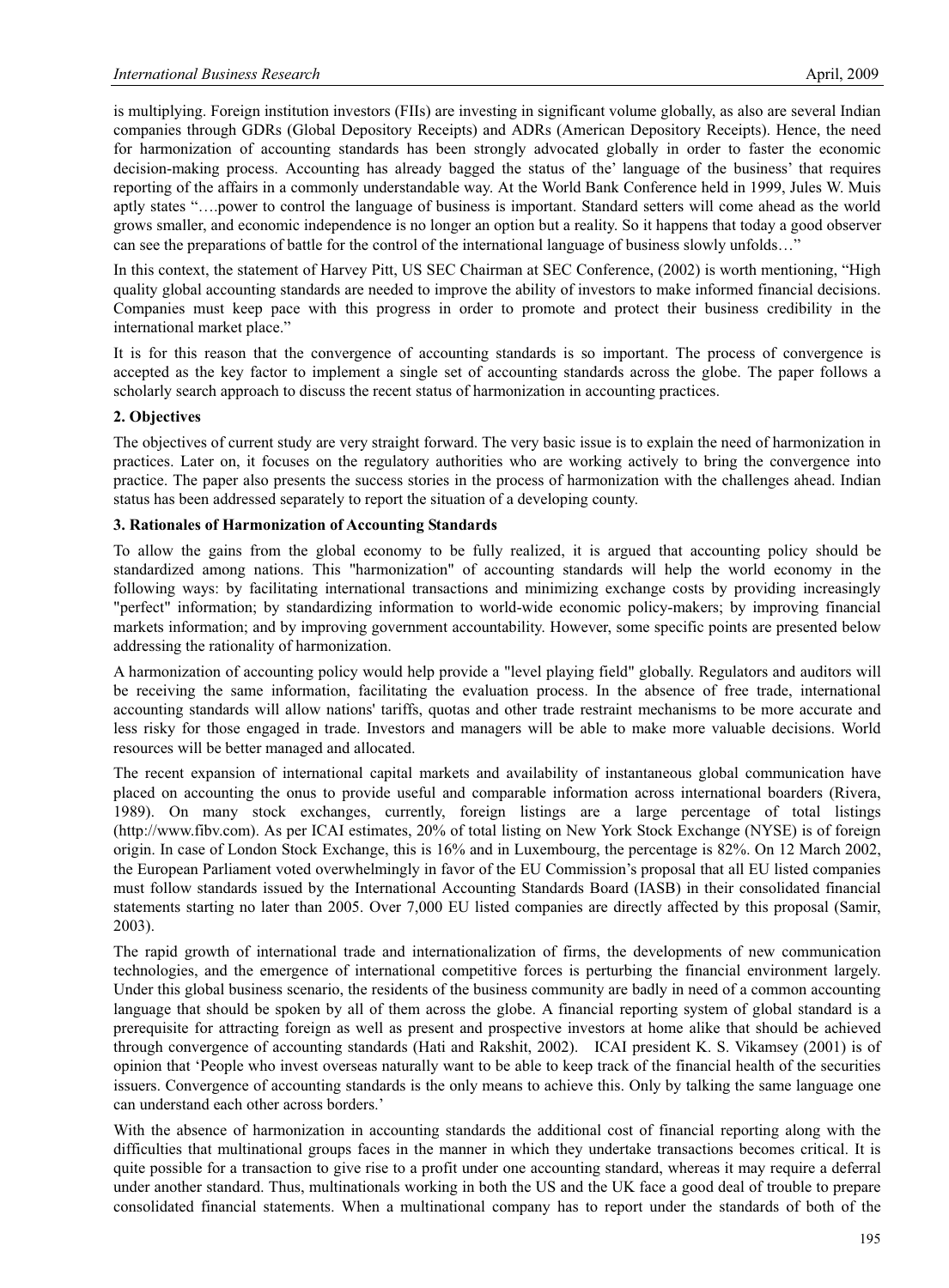countries it might lead to some extremely odd results. For instance,

Daimler Benz, who was the first German to secure stock market listing in the United States, reported a net profit of DM 158m for the six months to June 1998 based on German GAAP. The U.S GAAP reconciliation statement revealed that the company had incurred a loss of DM. 949m. Similarly, British Telecom Inc. reported a net profit of £1767 for the year ended 31-3-1994 under the UK GAAP but under the US GAAP reconciliation, the net profit reduced to £1476.

Harmonization is not an end by itself, but it is a means to an end. Adoption of different accounting standards causes difficulties in making relative evaluation of performance of companies. This phenomenon hinders the valuation and consequently the decision making process. There are numerous instances in India and around the world of bad accounting practices leading to corporate failures. Corporations wish non-recurrence of another Enron and like.

Another significant benefit that is expected to accrue from global convergence of accounting standards relates to cross–boarder mergers and acquisitions facilitation. Last though not the least, it improves the quality of financial reporting throughout the globe.

## **4. Institutional Efforts of Harmonization**

A number of international organizations are working to reduce the differences in accounting standards between nations and trying to eliminate all necessary differences (Nair and Frank, 1980). The concept of convergence of accounting standards relates back to 19<sup>th</sup> century when the idea of "International Accounting Standards" was germinated in the first International Congress of Accountants held at St. Louis in 1904. Again in 1957, when  $7<sup>th</sup>$  International Congress of Accountants held in Amsterdam, Mr. Jacobkraayenhof, spoke on the need of international accounting cooperation and standardization. Latter in 1966, discussions were made among the various professional bodies like the Institute of Chartered Accountants of England and Wales, Canadian Institute of Chartered Accountants and Association of the Institute of Certified Public Accountants of America. The discussions were led by Sir Henry Benson, the then President of the Institute of Chartered Accountants of England and Wales and ultimately a study group was formed to conduct comparative studies on the accounting thoughts and practices among participating countries. It conducted about twenty studies on accounting and auditing topics during its eleven years lifetime. Ultimately, the senior officers of the study group decided to establish international standards. The meeting was held in 1972, and in the  $10<sup>th</sup>$  International Congress of Accountants at Sydney, the International Coordination Committee for Accounting Profession (ICCAP) was formed to lay the groundwork for the establishment of a formal organization for the International Accounting Standards. The International Accounting Standards Committee (IASC), now International Accounting Standards Board (IASB) came into existence as a result of an agreement by 16 accounting bodies representing 9 nations, i.e., Canada, Australia, France, Japan, Germany, Mexico, Netherlands, United Kingdom and the United States of America on 29th June 1973, with its secretariat and head quarters at London (http://www.iasplus.com).

At present IASC has 153 accounting bodies representing 112 countries. It has so far issued 41 standards to harmonize the diverse accounting standards and policies at present in use in different countries. Barring Canada, Japan and the US, all countries have accepted these standards. The Organization for Economic Co-operation and Development (OECD) has approved a code of conduct for multinational enterprises for harmonization of national and international bodies. The UN Commission on Transnational Co-operation made efforts to establish disclosure standards for multinational corporation operating in the Third World Countries. The Accountants International Study Group (AISG) publishes fifteen comparative studies in order to harmonize financial accounting practices. The international Federation of Stock Exchanges has recommended that its members make compliance with the IASC accounting standards as a condition for listing stock (Most, 1984). These are undoubtedly some milestones on the way of harmonization.

#### **5. Fast Facts in the Process of Convergence**

The International Accounting Standards Committee (IASC), constituted in 1973 has passed through many phases of its journey to come to this present stage. It is felt pertinent to discuss all these here briefly for the knowledge of our esteemed readers.

In the year 1995, IASC entered into an agreement with International Organization on Securities Commission (IOSCO) on a mission to complete "comprehensive core set of Standards" that could be used for cross-boarder and national listings. In fact, this was due to growing recognition of the need for global accounting standards.

To give proper direction on how to interpret these standards led to the setting up of the Standards Interpretations Committee (SIC) in 1997.

In December 1999, the board of the International Accounting Standards Committee has approved proposal to make changes in the structure of the committee with a view to achieve global convergence.

On May 2000, one most important breakthrough was reached when the International Organization on Securities Commission (IOSCO) accepted 30 core International Accounting Standards. This backing by IOSCO for the use of International Accounting Standards by member stock exchanges led to the acceptance and recognition of the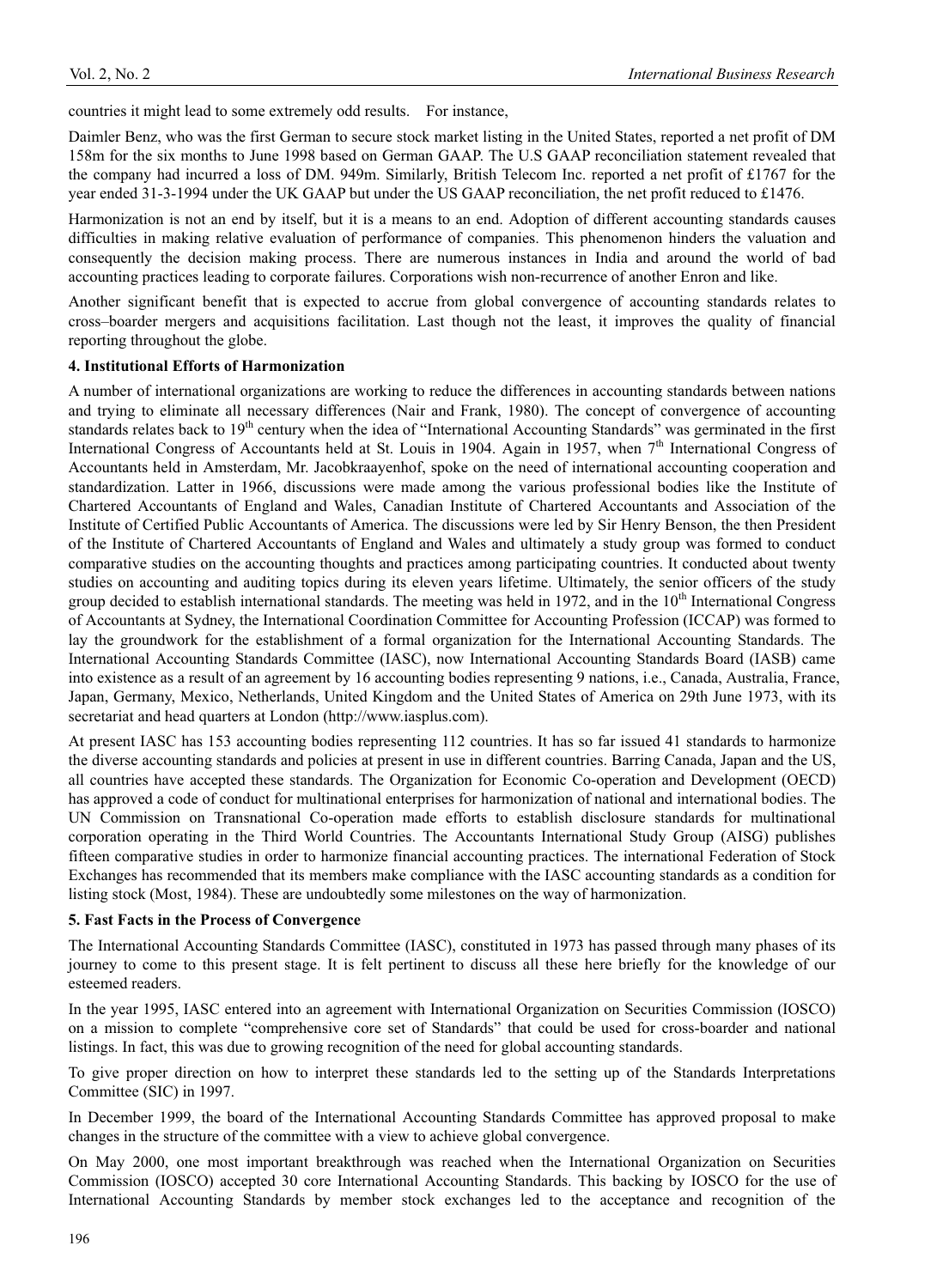International Accounting Standards Committee (IASC) as a worldwide standard setter. Further, it was followed by the reformation of IASC to International Accounting Standards Board (IASB) in 2001. Consequently, IAS is now renamed as International Financial Reporting Standards (IFRS), have brought into limelight. Consequently, in the same year the US Securities and Exchange Commission (SEC) suggested the acceptance of IAS for use in cross-border listings in the US, without reconciliation to results under the US-GAAP (Madan, 2002).

In 2001, the international fraternity of accountants took stock of the situation and constituted the International Accounting Standards Board (IASB) to evolve and prescribe norms for treatment of several items in the preparation and presentation of financial statements. IASB adopted all the 41 standards issued by the IASC till 2001. These standards were thoroughly revised and updated in view of the changes in industry and the need for rationalization.

In October 2002, a Memorandum of Understanding (MOU) was signed between the IASB and the FASB, the two major players in the accounting standards arena, which is well known as Norwalk agreement. The two grand bodies agreed to put their best efforts to make their financial reporting standards fully compatible. The Norwalk agreement was welcomed throughout the accounting circles including the Securities and Exchange Commission (SEC).

The International Financial Reporting Interpretations Committee (IFRIC) was constituted to replace the SIC. This committee meets periodically to discuss and spell out their interpretations. It deals with matured as well as emerging issues. The former are those covered by existing standards but not satisfactorily practiced, and the latter are new topics relating to an existing IAS but not considered while developing the standard.

The last milestone in the process of convergence was done on 12 March 2002, when the European Parliament voted overwhelmingly in favor of the EU Commission's proposal that all EU listed companies must follow standards issued by the International Accounting Standards Board in their consolidated financial statements starting no later than 2005. This put an "end to the current Tower of Babel in financial reporting". This decision also seems to have placed IAS firmly in the driver's seat as the eventual global standard. Canada, Australia, and a number of other countries have announced intention to adopt IAS. United States, which has shown a preference for maintaining its independent standards setting body for a pretty longer period, is evidencing interest in convergence of accounting standards.

# **6. Present Global Scenario**

The countdowns to the harmonization of national and international accounting standards and an improvement in the quality of financial reporting at a global level are best tracked chronologically.

The current world scenario on the subject of harmonization gets going on 12 March 2002, when the EU Commission directed all European companies trading in the European Securities Market to adopt IAS in 2005, and all non- European companies (following US GAPP or any other standards) up to 2007.

In June 2004, the Australian Accounting Standards Board (AASB) had issued standards and interpretations that all accounting standards of Australia that are equivalent to International Financial Reporting Standards (A IFRS) must be adopted from 2005 in their country.

Many countries like Korea, Barbados, Trinidad and Tobago, Zimbabwe, Mongolia, Malta, and Uganda are adopting IAS. The information about accounting principles applicable in Syria and Tunisia indicates that they are similar to international accounting standards. At present, all companies and banks in Russia are required to prepare their financial statements in accordance with IAS.

New Zealand's Accounting Standards Review Board (ASRB) and Financial Reporting Standards Board (NZ FRSB) have adopted 36 new accounting standards and 12 interpretations in January 2005. And these formed New Zealand's equivalent of the International Financial Reporting Standards (NZ IFRS). It is going to implement IASB standards with effect from 1<sup>st</sup> January 2007.

Hong Kong is an important international financial hub. Its stock market ranks second largest in Asia and eight largest in the world in terms of market capitalization. The Hong Kong Institute of Certified Public Accountants (HKICPA), the standard setting body of Hong Kong has been pursing the policy of aligning its standards with IAS since the early 1990s. Most recently, HKICPA has further committed time and resources to support convergence.

Philippines have also adopted national standards that are identical to IFRS from 2005. Singapore has adopted many accounting standards from IFRS that essentially word for word. Now these are known as Singapore's equivalents of IFRS (S IFRS).

Japan, the major player in the global capital market and the second largest capital market in the world, is a strong supporter of IASB. The Japanese Institute of Certified Public Accountants is now working in collaboration with the IASB to make the Japanese standards essentially equivalent to international standards. Japan too has undertaken a joint project in collaboration with IASB to remove the differences between Japanese Accounting Standards (JAS) and IFRS by January 2005.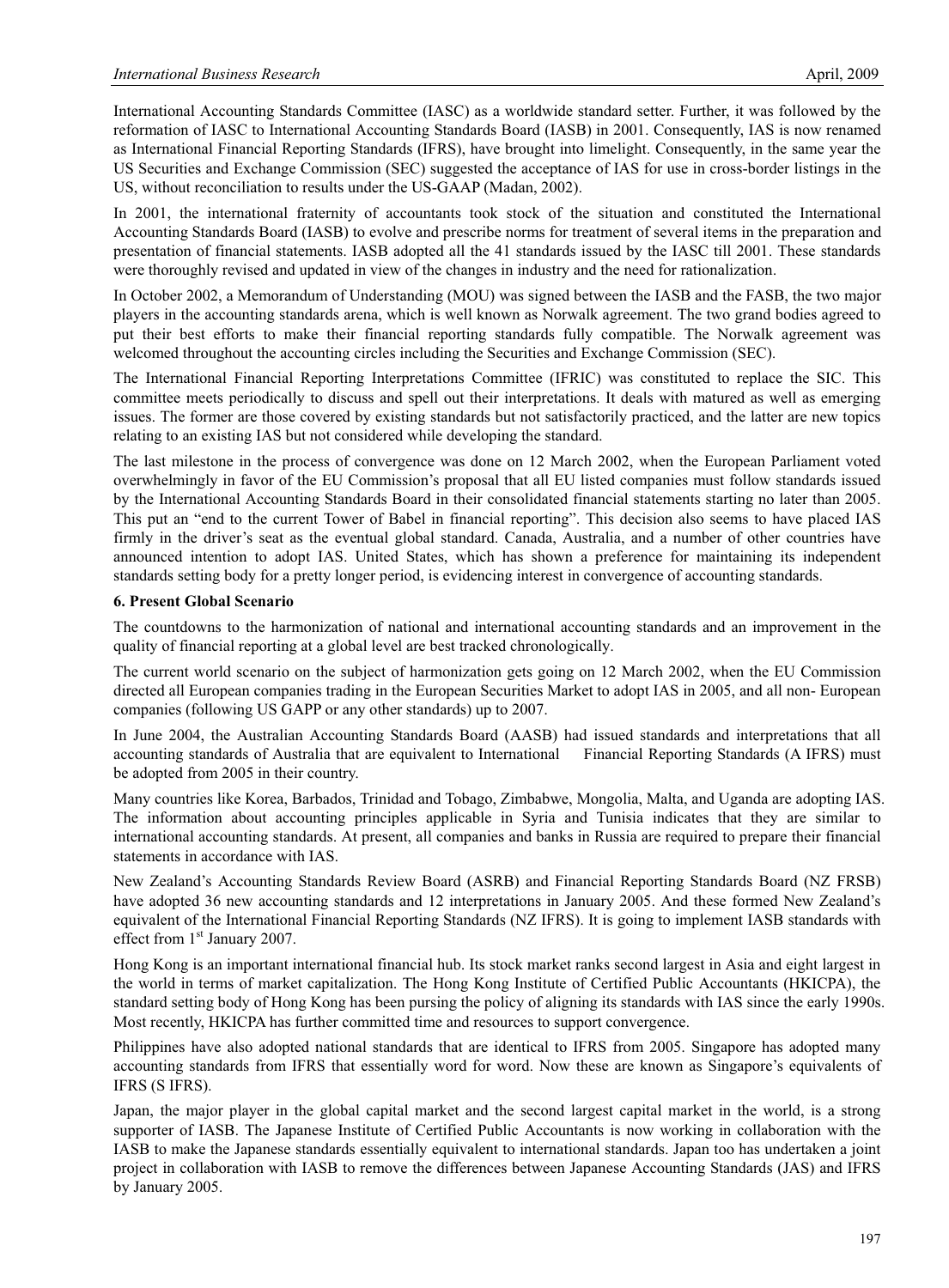The Canadian Accounting Standard Board (CASB) has also announced its intention to adopt International Financial Reporting Standards (IFRS) in five years. Canada's decision to adopt IFRS means that out of original G4 nations, US is the only member that has not gone over to international standards.

In Egypt, Egyptian Accounting standards have prepared to comply with international accounting standards except for certain minor differences to adopt Egyptian economic environment. Therefore, all companies listed in the Cairo Stock Exchanges must follow IAS. Kuwait adopted IAS as its national standards. Therefore, all Kuwaiti companies are following IAS for the purpose of listing. All companies in Jordan, both domestic and foreign, listed in the Amman Stock Exchange must follow IAS. However, in Turkey, foreign companies may follow any one out of three standards, such as, International Accounting Standards, UK GAAP and US GAPP for listing in Istanbul Stock Exchange.

In the Middle East, most of the countries have welcomed the International Accounting Standards. For cases in point, Bahrain, Qatar, Lebanon, and Oman are considering IAS as the replacement to their domestic standards. Of course, Iran and Israel had shown reluctance for the use of International Accounting Standards. In Iran, all companies to be listed in Iranian Stock exchange must have to follow Iranian accounting principles. Similarly all companies must have to follow Iranian accounting principles, if they want to be listed in Tel Alive Stock exchange.

On January 1, 2007, more than 1,100 Chinese companies switched to new accounting standards that brought their books in line with international norms. From next year, the companies will have to apply a new set of 38 standards, under the China Accounting Standards System, that are basically in line with IASB (International Accounting Standards Board) norms. But, there is far more at stake than improving accounting practices at China's listed firms. Chinese companies are increasingly looking overseas for funds and acquisitions. Adopting international standards will make this easier by increasing their transparency and credibility.

In Bangladesh, the Institute of Chartered Accountants of Bangladesh (ICAB) set standards for the country through its Technical and Research Committee. Till date, it has adopted all eight IFRSs and twenty six IASs. In terms of standards, the gap between IASs and the standards as followed in Bangladesh is insignificant though some national laws give contradictory prescription in single situation. Another milestone reached by Bangladesh is that it has enacted the Financial Reporting Act 2008 to control financial reporting activities and, at the same time, to do the watchdog function of the accounting and auditing profession that will further strengthen the harmonization process.

From above deliberations, it can be believed at this moment that, the IOSCO's endorsement of the IASC standards has paved the way for unification of accounting standards globally and emergence of the true artificial language designed for global use in the field of accounting (Srkant, 2005). Today the world of accounting feels that International Accounting Standards should be that language, as it is the only set of standards that has been prepared through wide international consultations and participations.

# **7. What will happen if USA does not adopt IAS?**

Now it is realized that, barring very few, almost all countries of the world are interested to follow IAS as their accounting standards. USA is the only main country reluctant to adopt it. Now question arises what will happen if super-power of the world and a highly developed economy like USA does not adopt IAS?

Executive search firm, Russell Reynolds' survey of chairmen across 145 European companies has found: (a) over half the chairmen of companies with US listings said they would consider de-listing because of Sarbanes-Oxley, in spite of the difficulties in taking shares off the US exchanges; (b) 70% of those heading companies not yet listed in the US said Sarbanes-Oxley would dissuade them from seeking a US listing.

With the relatively tighter regulation in the US, several large companies are understood to be evaluating other capital markets that accept IFRS (Memani, 2006). While such situations provide an opportunity for IFRS to flourish, it would still be inappropriate to stay limited to that perspective. This is because IFRS stands a fair chance on its own, with its acceptance by EU, and also given the fact that many countries have traditionally followed IFRS or IFRS-inspired national accounting standards.

## **8. Harmonized Accounting Standards: Issues and Challenges**

In spite of all, achieving global convergence in accounting standards is not an easy task. There are a number of issues to overcome.

First of all, there seems to be a reluctance to adopt the International Accounting Standards Committee (IASC) norms in the US. This is definitely a problem. The US is the largest market and it is important for IASC standards to be harmonized with those prevailing there. The US lobby is strong, and they have formed the G4 nations, with the UK, Canada, and Australia (with New Zealand) as the other members. IASC merely enjoys observer status in the meetings of the G4, and cannot vote. Even when the standards are only slightly different, the US accounting body treats them as a big difference, the idea being to show that their standards are the best. However, except US all other members of G4 has adopted the IAS more or less to some extent.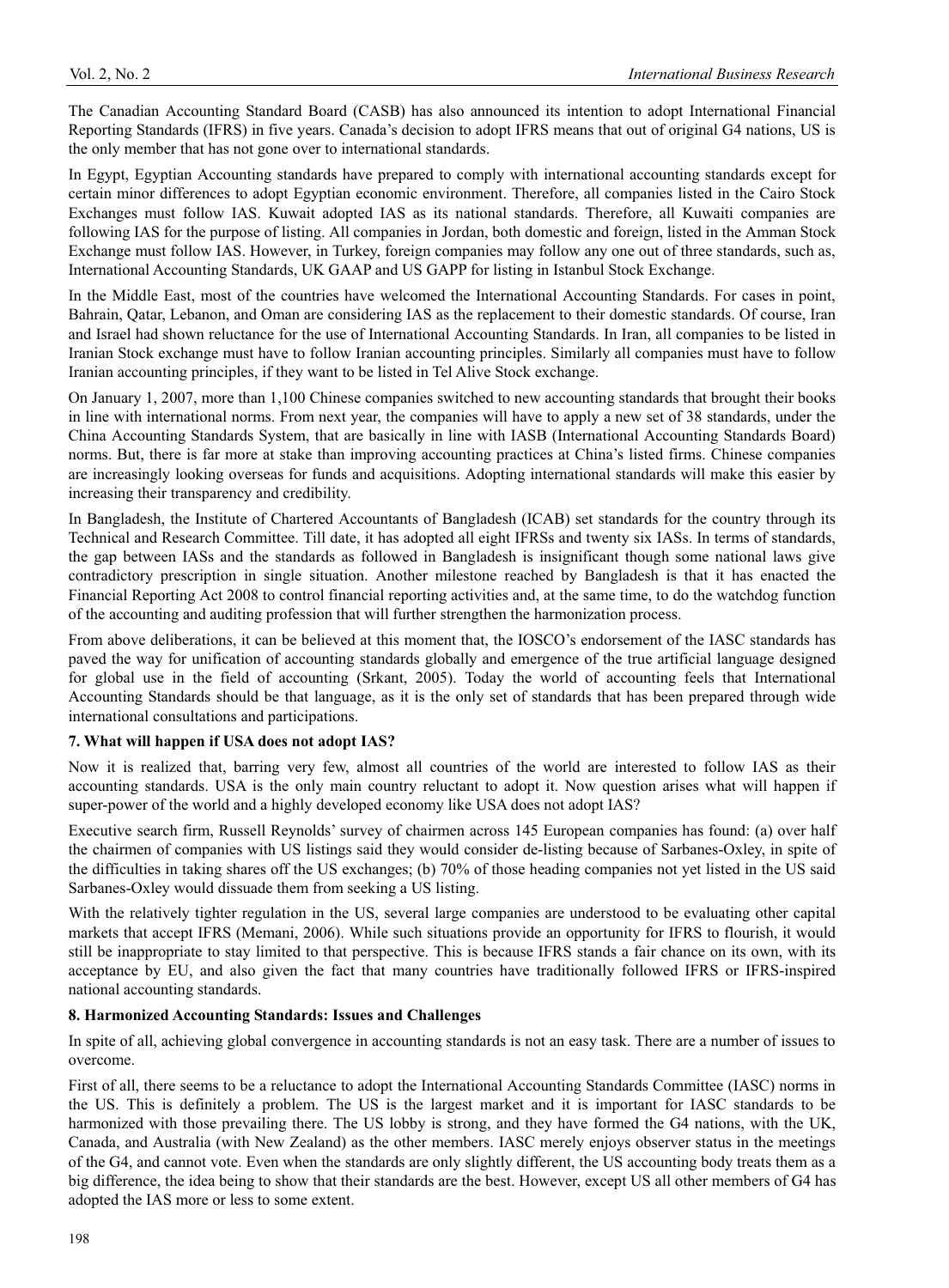Second, accounting standards have been developed in different countries under different legal, economic, social and cultural environments. For this reason there exists such diversity in accounting standards among the countries through the globe. If convergence is to be achieved, it is first necessary to arrive at an agreement as to the central objective of financial reporting. The IASB standards are oriented to serve the needs of investors and capital markets. Countries that have a different financial reporting philosophy would find it extremely difficult to harmonize their domestic standards with International Financial Reporting Standards.

Third, the quality of financial reporting depends on the quality of accounting standards as well as the effectiveness of the process by which those standards are implemented. Adequate regulatory and other supports are necessary to ensure proper implementation of standards. Implementation of accounting standards is not an easy task. In spite of convergence, there is no assurance that they will be implemented with same amount of vigor in every jurisdiction.

Last, convergence of accounting standards with international approach will inevitably raise the questions of rules versus principles. IASB standards are principles-based. Thus the countries that have rules-based standards are expected to experience considerable difficulty in harmonization of their standards with IFRS.

There are challenges that IASB and nations adopting IFRS need to address in the coming days. One big challenge for countries adopting IFRS is the shortage of manpower and more particularly, IFRS-trained manpower. For case in point, with just six months to go before China's listed companies adopt IFRS, demand for accountants is rising and could run into millions in the coming years, if the new standards are rolled out for all of the country's companies and not just the listed ones.

Accountants say that the challenge for China, as it scrambles to meet the accounting shift deadline, will lie in getting its over-1,100 listed companies to establish the appropriate financial reporting systems and in training enough qualified accountants by January. The risk is that some of these companies may fail to make the transition on time. Estimates reveal that China has a shortfall of 300,000 qualified accountants and is likely to require a further three million over the coming years to keep pace with its current rate of economic growth.

#### **9. Status of Indian Accounting Standards**

India is a member of IASC. The Institute of Chartered Accountants of India (ICAI), the apex body of accounting and auditing, constituted an Accounting Standards Board (ASB) on April 21, 1977, to pronounce standards on various items of the financial statements. The current Indian accounting standards are of good quality in most instances and in fact, are practically the same as IASs. The statutory audit was the only enforcement mechanism till 1999. It was in 1999 when the Government of India constituted the National Advisory Committee on Accounting Standards (NACAS), an advisory body on accounting standards by inserting Section 210A in the Companies (Amendment) Act 1999. So far, the NACAS has advised the adoption of 27 accounting standards developed by ASB.

In support of its commitment to adopt IAS; the ASB is examining the various standards revised by IASB to initiate revision in its corresponding. This Board has been releasing standards from time to time. Certain of the standards have also been revised/deleted/curtailed in the light of new and additional standards as well as the experience of the industry. Moreover, the Board has also prepared a comparative statement listing the IAS with corresponding Indian Accounting Standards, and also the standards which are irrelevant in the context of present economic and business scenario (Chowdhury, 2000). Till now, 29 Accounting Standards have been issued by the ICAI as against the 41 International Accounting Standards. There are also five International Financial Reporting Standards (IFRS).

In India, since the ASB is not yet functional, the accounting standards as pronounced by the ICAI are adaptable by every entity whose financial statements are subject to audit.

#### **10. Grounds of Diversity between Indian Accounting Standards and IAS**

India is slowly entering into the arena of accounting standards. But the progress of formulation of accounting standards has been very slow as compared with the developments at international levels. However, some of the accounting standards in India conform to the International Accounting Standards. Still there are significant variations between these two. Efforts are on to counterpart Indian accounting standards with the IAS. A study of their variations would be crucial for bridging the gaps (Reddy, 2000).

For India, the multiplicity of standard setters leads to delay and lack of direction. The increased complexity of the fair valuation models as prescribed by international standards requires extensive valuation/objective professional judgments, integrity and uniformity of approach, which may not be easily achievable across all countries—particularly in the emerging economies like India.

It may be noted that in several important areas, when the Indian Standards are implemented, the accounting treatment in these areas could lead to differences in the restatement of accounts in accordance with IAS. Some of these areas include: a) Consolidated financial statements, b) Accounting for income taxes, c) Financial Instruments and d) Intangible Assets. Another reason for the prevailing divergent accounting practices in the Indian Accounting Standards is the provisions of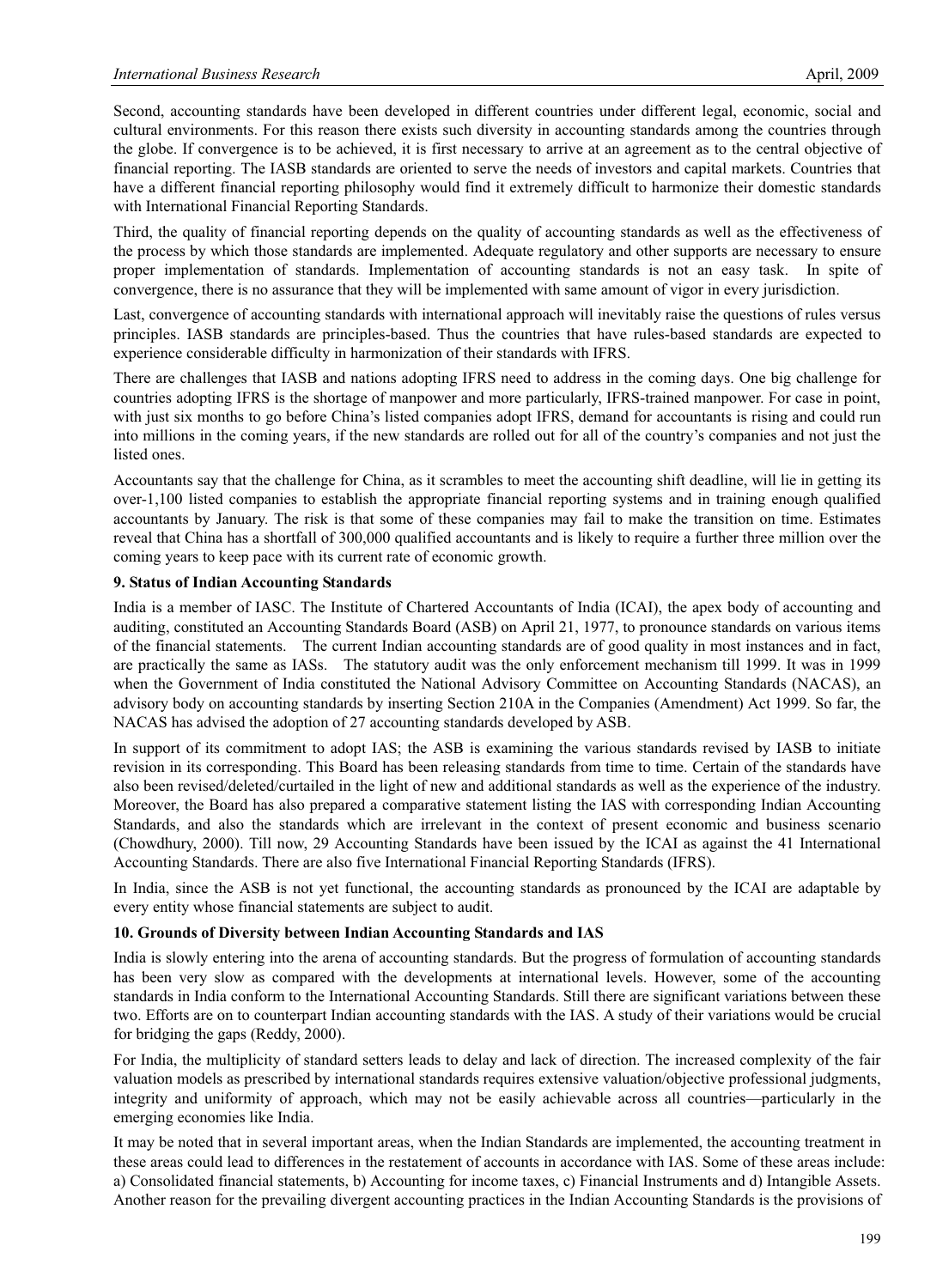the Income Tax Act 1961 and Indian Companies Act 1956. They do not go together. Sometimes, the prescriptions are contradictory on a similar issue.

## *10.1 Company law and Accounting Standards*

In India, though accounting standards setting is presently being done by ICAI, one could discern a tentative and halfhearted foray by company legislation in to the making of accounting rules of Measurement and reporting. This action by itself is not the sore point but the failure to keep pace with the changes and simultaneously not allowing scope for some one else to do it is disturbing.

A study of the requirement of company law regarding the financial statements reveal several lacunae like earning per share, information about future cash flows, consolidation, mergers, acquisitions etc.

#### *10.2 Income Tax Act and Accounting Standards*

The Income Tax Act does not recognize the accounting standards for most of the items while computing income under the head "Profits & Gains of Business or Profession". Section 145(2) of the I. T. Act has empowered the Central Government to prescribe accounting standards. The standards prescribed so far constitute a rehash of the related accounting standards prescribed by ICAI for corporate accounting. On a close scrutiny of these standards one is left wondering about the purpose and value of this effort. Examples are application of prudence substance over form, adherence to principles of going concern etc.

#### *10.3 Other regulations and accounting standards*

In respect of banks, financial institutions, and finance companies the Reserve Bank of India (RBI) pronounces policies among others, revenue recognition, provisioning and assets classifications.

Similarly the Foreign Exchange Dealers Association (FEDAI) provides guidelines regarding accounting for foreign exchange transactions. Since the Securities & Exchange Board of India (SEBI) is an important regulatory body it would also like to have its own accounting standards and in fact, it has started the process by notifying cash flow reporting format. It is also in the process of issuing a standard on the accounting policies for mutual funds. It appears as if several authorities in India are keen to have a say in the matter of framing accounting rules of measurement and reporting. The tentative and half-hearted legal and regulatory intervention in accounting in India has come in the way of development of robust, continuously evolving and dynamic accounting theory and standards (http://www.icai.org). In spite of this, India's adoption of IAS is inevitable. When the whole world is adopting one language, it will be simply impossible on the part of India to hold it out for a too long period.

## **11. The Conclusion**

Harmonization is the process by which differences in practices among countries are reduced (Doupnik, 1987). The case of harmonizing accounting practices and principles at the international level is stronger today that it has ever been (McComb, 1982). Even, the IASC itself is concerned with removing unnecessary differences in accounting principles and practice throughout the world (McComb, 1982). Overwhelmingly, the harmonization of accounting practices suffers from a lack of synchronization between the issuance of standards at the national level in different countries and the formulation of standards by the IASC (Rivera, 1989).

At the same time, both success and failure exists in the process of harmonization. For example, the American Institute of Chartered Accountants (AICPA) adopts the view that US GAAP being superior to IASs and its member must necessarily comply with the former (Most, 1984). As we know that it is an age of globalization, there is no conceptual boundary among the nations. And this is not difficult at all to choose superior standards through the current process of setting the standards. The attainment of a single set of accounting and reporting standards is the demand of the time. We will fall behind if this harmonization process takes more time.

Many of the initial hurdles in the process of harmonization have been overcome and much progress towards convergence of accounting principles and procedures among countries has already been achieved. Convergence initiatives are now working much more effectively than ever before. Differences are still there but they are narrowing. It is expected that the pace of progress in the sphere of convergence will accelerate further in the coming years. In Indian perspective, it will continue to adopt IASs/IFRSs in the near future with few modifications to cater to the requirements of local climate.

Setting IFRS under new regulatory framework is also a notable success in harmonization. IAS permits some alternative practices that has been reduced in IFRS to make the prescription common to all so that following same standards cannot generate varying practices. We expect that this process will ultimately set new benchmark for achieving harmonization in both national and international level.

## **References**

Chowdhury, A. K. (2000). Compliance with accounting standards in India, why and how? *Management accountant*, *ICWAI*, March 2000.